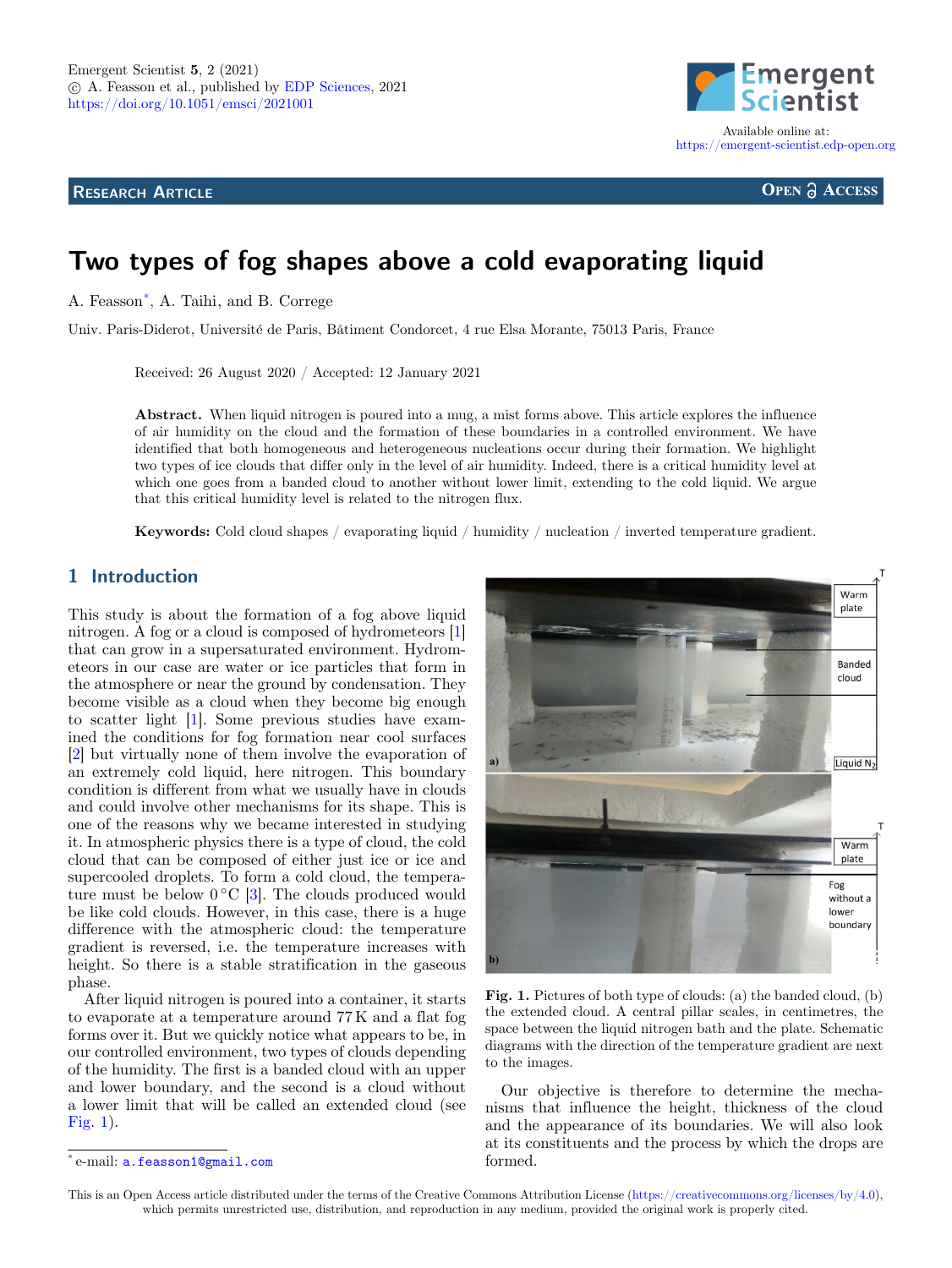# **2 Method**

#### **2.1 The experimental setup**

The experimental setup consists of a rectangular box made of expanded polystyrene foam used for its resistance to cold and its low thermal conductivity (see [Fig.](#page-0-1) [2\)](#page-1-0). For observation, this enclosure has a double plexiglass glazing on one side to prevent forming mist and frost on the glass (see dead end section). An opening in the box's upper side allows us to pour liquid nitrogen to cover the entire bottom of the box. Three small holes are made to supply humid air and for the water circuit that thermalizes the hot plate. A vertical slit has also been made to illuminate the inside of the box with a LED light source in order to observe the experiments and read the measurements. The observation chamber rests on a balance so as to put the same quantity of liquid nitrogen for each measurement run  $(500 \text{ g})$ , and to monitor the quantity of remaining liquid nitrogen.

Two heat sources separated by 11cm were used to create a constant temperature gradient inside the box. The first source is a cold source at the bottom of the box which consists of liquid nitrogen at temperature  $T_c$  around 77 K. The second is a hot plate made of copper near the top of the box installed over pillars. One of these pillars is graduated so as to measure the height of the fog. The plate is internally supplied with hot water at a controlled temperature of  $T_h = 30 °C$ .

A bubbler system (see [Fig.](#page-0-1) [2\)](#page-1-0) was used in order to inject humid air inside the box: pressurized air bubbles through hot water placed in a jar, then the humid air formed is recovered and transferred into the box using a pipe. The rate of humid air flow was controlled by a tap, and was kept low so as not to perturb the fog and the temperature gradient. Each time liquid nitrogen was poured, we did not started the measures until the fog was definitely homogeneous inside the box.



<span id="page-1-0"></span>**Fig. 2.** Scheme of the experimental setup (see text). The bottom of the polystyrene box is covered by liquid nitrogen.

To verify the constancy of the temperature gradient, a combined thermo-hygrometer was inserted inside the box at different heights (see [Fig.](#page-0-1) [3\)](#page-2-0). With this latter, we could also evaluate relative humidity. The lower limit temperature of the thermometer is  $-200\degree\text{C}$  and that of the hygrometer is  $-20$  °C. However, the temperatures inside

the box can reach nearly  $-200\degree C$ . That's why it was possible to measure directly the temperature but not the humidity. We created a system using a vacuum pump to sample the air of our box in order to measure its hygrometry outside the box. The vacuum pump consists mainly of a vacuum bell jar, a pump and a pipe that ends with a needle. The hygrometer-probe was put inside the vacuum bell and its digital display was put outside the bell jar. All the fittings were sealed tight to avoid leaks. For each measurement, the needle was entered at several heights inside the box, the pump was turned on and the air was therefore collected and transferred through the hose into the vacuum chamber. Thereafter, the air was warmed to ambient temperatures and we could determine its moisture content. The sampling did not, a priori, have any influence on the cloud.

To determine the upper and the lower bounds of the fog, we used the graduated pillar and a camera placed in front of the glass. A picture was taken each time we collected the humid air in order to know the cloud's height and thus its temperature.

#### **2.2 The theoretical framework**

The air we breathe contains typically about 0.5% of water vapour. In contact with liquid nitrogen, which has a very low temperature (around 77 K), this water vapour condenses and turns into droplets or ice crystals suspended in the air. This condensation is observed in the form of a fog.

Condensation of water vapour relies on the saturation of the air in water vapour, which strongly depends on temperature. The quantity of water vapour contained in the air is known as partial pressure  $P_i$ . At a temperature below the boiling point, air can carry a certain definite amount of water vapour. This partial pressure limit, known as equilibrium vapour pressure  $P_{\text{sat}}$ , varies as a function of temperature according to the Clausius-Clapeyron relation:

$$
\frac{dP_{\text{sat}}(T)}{dT} = \frac{P_{\text{sat}}\triangle H}{RT^2} \tag{1}
$$

Assuming that the enthalpy of vaporization  $\triangle H$  does not vary with temperature, the integrated form becomes:

<span id="page-1-2"></span>
$$
P_{\text{sat}}(T) = A \, \exp\left(\frac{-\Delta H}{RT}\right) \tag{2}
$$

with  $A$  – constant,  $P_{\text{sat}}$  (T) – equilibrium vapour pressure,  $\triangle H$  – enthalpy of vaporization of water and  $R$  – ideal gas constant.

The higher the temperature, the higher the equilibrium vapour pressure and vice versa.

The ratio between the partial pressure of water vapour  $P_i$  and its equilibrium pressure  $P_{\text{sat}}$  defines the relative humidity:

<span id="page-1-1"></span>
$$
RH = \frac{P_i}{P_{\text{sat}}} \times 100\%.\tag{3}
$$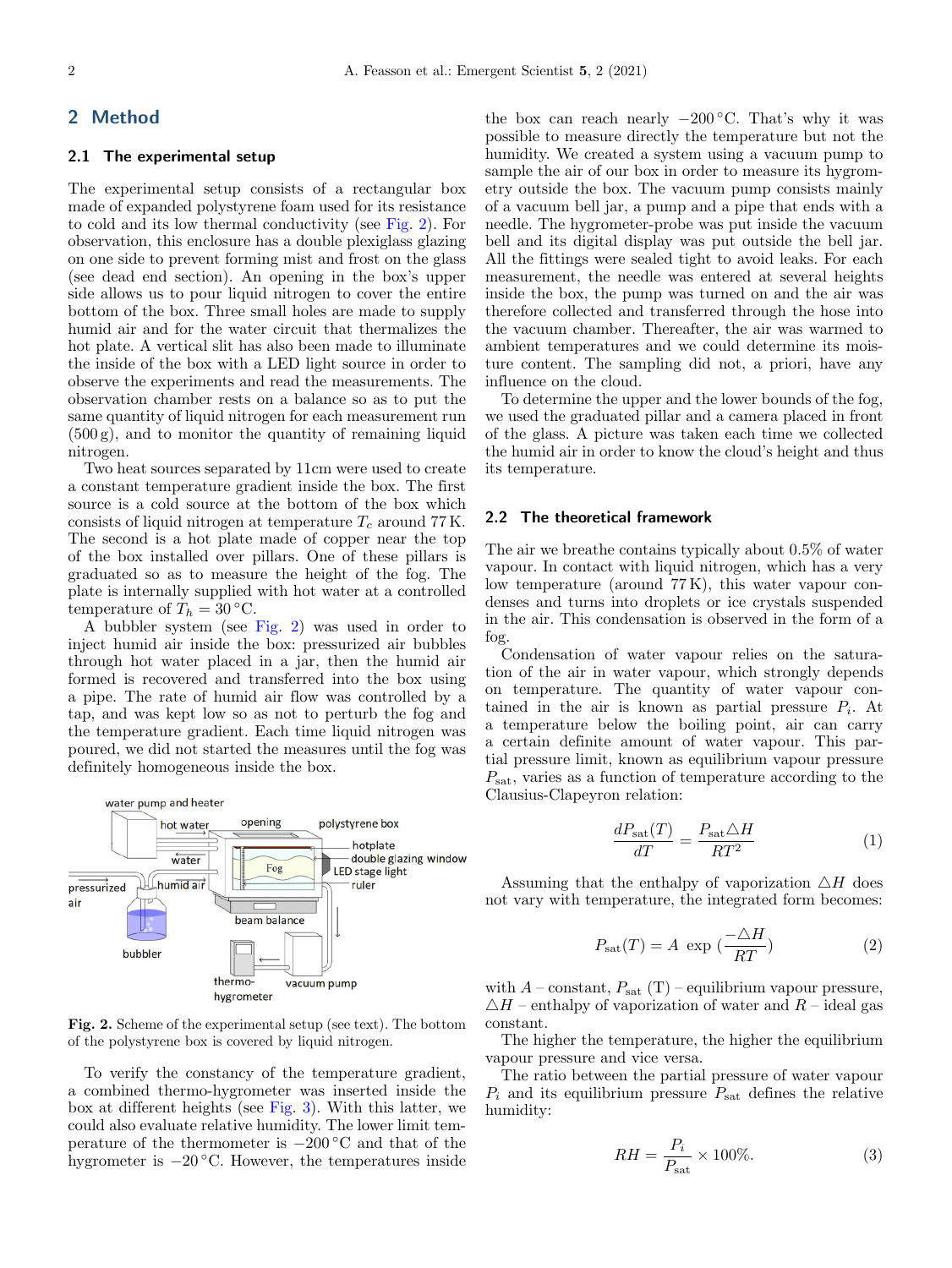Condensation happens when this ratio is equal to or greater than 100% (dew point): the surplus of water vapour condenses into droplets. The dew point is exceeded in two ways:

The first case happens at a fixed temperature, when the partial pressure of water vapour  $P_i$  increases to be equal to or greater than its equilibrium pressure  $P_{\text{sat}}$ .

The second one occurs when the partial pressure of water vapour  $P_i$  is sustained constant but the temperature decreases inducing a decrease of the equilibrium pressure of water vapour  $P_{\text{sat}}$ .

In some conditions, RH can achieve greater values than 100% without condensation. This phenomenon is called supersaturation [\[4\]](#page-6-3).

#### **2.3 Nucleation processes**

The initialization of condensation is a kinetic phenomenon which needs to overcome a barrier of energy through a process which is called nucleation.

Nucleation is the aggregation of water molecules around condensation nuclei forming the droplets. There are two types of nucleation depending on the sort of this nuclei: homogeneous and heterogeneous nucleations [\[4\]](#page-6-3).

On the one hand, when the drop forms around a single initial water molecule, the nucleation is homogeneous. This process occurs only if the cohesion forces' work inside the developing drop exceeds the energy barrier necessary for the formation of a liquid-vapour interface or an ice-vapour interface, and balances the external pressure work as well. This type of nucleation requires extreme conditions of supersaturation [\[3,](#page-6-2)[4\]](#page-6-3). Indeed, when the supersaturation increases the energy barrier becomes weaker, making nucleation more feasible. The radius at which the crystal or drop can continue to grow without collapsing is called the critical radius  $r_c$  and can be defined by the equation below [\[5\]](#page-6-4):

<span id="page-2-3"></span>
$$
P_n = P_{\text{sat,ice}} \times \exp\left(\frac{2\sigma V_g}{kTr_c}\right) \tag{4}
$$

with  $P_n$  the partial pressure of water,  $P_{\text{sat,ice}}$  the saturating pressure,  $\sigma$  the surface tension and  $V_g$  the volume of a water molecule.This equation can be rewritten with the relative humidity defined in equation [\(3\)](#page-1-1):

$$
RH = 100 \times \exp\left(\frac{2\sigma V_g}{kTr_c}\right) \tag{5}
$$

This shows that the critical radius  $r_c$  is a decreasing function of the relative humidity RH. Therefore, as the relative humidity increases, the critical radius  $r_c$  decreases and nucleation becomes easier. However, when  $r_c$  is of the same order of magnitude as the size of the molecules that make up the crystal, the energy barrier becomes almost non-existent. Crystals develop without constraint. In our case, this limitation is around one or two water molecule sizes, namely  $3.2 \text{ Å}$  and  $6.4 \text{ Å}$ .

On the other hand, heterogeneous nucleation happens when the drops form around impurities and dust particles present in the air. These factors decrease considerably the

energy barrier of drop formation making this process easier to take place. This phenomenon is generally involved in cloud formation. However, we cannot exclude the occurrence of homogeneous nucleation, as it was reported by Rosner and Epstein [\[2\]](#page-6-1) studying the fog above a cold surface. Thus, these phenomena will be studied as carefully as possible.

#### **2.4 Link between the height and the temperature**

Experimentally, we have imposed a constant gradient temperature by fixing the temperature of a heat source 11 cm above the bath of liquid nitrogen. [Figure 3](#page-2-0) shows that temperature increases linearly with height. The gradient constancy is thus verified.



<span id="page-2-0"></span>**Fig. 3.** Verification of temperature gradient: The temperature is proportional to the height above the liquid nitrogen bath. The temperature at  $h = 11$  cm is imposed.

Assuming that the temperature gradient is constant and using boundary conditions:

<span id="page-2-1"></span>
$$
z_u = \frac{h \times (T_u - T_c)}{T_h - T_c} \tag{6}
$$

where  $z_u$ : the upper height of the cloud.  $T_u$ : the temperature at the upper limit of the cloud.  $T_h$ : Hot boundary temperature.  $T_c$ : cold boundary temperature (nearly 77 K). h: the height between the heat sources.

# **2.5 Link between the height and the partial pressure of water vapour**

In a heterogeneous nucleation, we can consider that  $P_i \simeq P_{\text{sat}}$  at the cloud top boundary and using Clausius-Clapeyron relation  $(2)$ , we find:

<span id="page-2-2"></span>
$$
T_u = \frac{\triangle H}{R \ln(\frac{A}{P_i})} \tag{7}
$$

By combining equations  $(6)$  and  $(7)$ , we obtain:

<span id="page-2-4"></span>
$$
z_u = \frac{\frac{\triangle H}{R \ln(\frac{A}{P_i})} - T_c}{\frac{T_h - T_c}{h}}
$$
(8)

The upper boundary of the cloud should increase with the partial pressure of water vapour.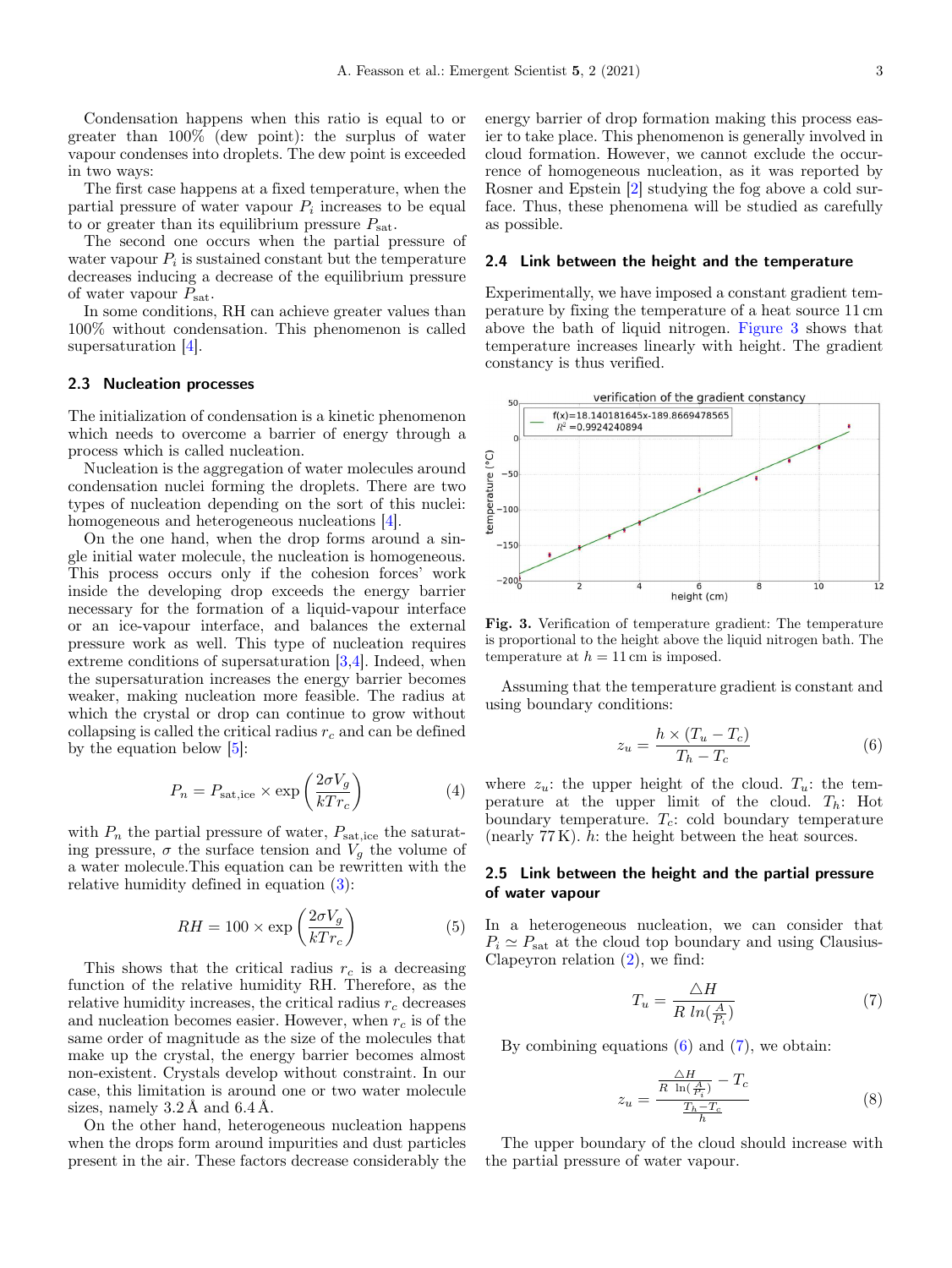# **3 Results**

#### **3.1 Origin of the cloud**

The temperature  $T_i$  of the cloud can be measured by taking a photo of it: the temperature gradient being linear, the height of a point gives its temperature. To measure the partial pressure  $P_i$  of water vapour, a hygrometry measurement RH is made on the sample inside the vacuum chamber. However, this measurement is made at ambient temperature  $T_a$ , which is the temperature of the room. We denote  $P_{\text{sat},a}$  the saturated vapour pressure at temperature  $T_a$ . This pressure corresponds to the vapour/ice border of the state change diagram. It can be a partial pressure or, in the case of a pure body, the pressure of the gas. From equation [\(3\)](#page-1-1), the perfect gas law for water vapour then gives the following relation:

$$
P_i = P_{\text{sat,a}} \times \frac{RH T_i}{100 T_a}.
$$
\n(9)

By measuring the pressure and the temperature of the cloud, and by placing these points on the Temperature-Pressure (TP) diagram of water (see [Fig.](#page-0-1) [4\)](#page-3-0), we realise that all the measurements are in the ice zone of the diagram. The cloud that forms is therefore a cloud of water ice.

In order to determine the type of nucleation involved, a study of the TP diagram is carried out. With equation ([4](#page-2-3)) we can delineate two zones for the two types of nucleation, depending on the value of  $r_c$ . The different points on the graph represent the top of the cloud isotherm, where there is nucleation. Thus, we can say which type of nucleation corresponds to the cloud studied.

The red, blue, green and purple dots were samples from top boundary. Each colour corresponds to a different experimental run. That is, the time it takes for the liquid nitrogen we have poured, here each time 500 g, to evaporate completely. So, for each experimental run, a new cloud is formed and slowly evolves.

Let  $\sigma = 0.09 \text{ N/m}$  [\[6\]](#page-6-5) be the surface tension between ice and air,  $P_{\text{sat,ice}}$  the saturating pressure of ice [\[7\]](#page-6-6),  $V_q =$  $3.3 \times 10^{-29}$  m<sup>3</sup> the volume of a water molecule in ice, k the Boltzmann constant and  $r_c$  the critical nucleation radius. The limit for homogeneous nucleation should be one or two sizes of a water molecule, either 3.2  $\AA$  or 6.4  $\AA$  (see Sect. *Nucleation process*). These values were used as  $r_c$ and the different nucleation zones were determined with the equation [\(4\)](#page-2-3).

There are therefore two zones corresponding to homogeneous and heterogeneous nucleation: between the sublimation curve and the curve for  $6.4 \text{ Å}$ , there is heterogeneous nucleation, and below the curve for  $6.4 \text{ Å}$ , homogeneous nucleation becomes possible. In addition, below the dotted curve (corresponding to  $r_c = 3.2 \text{ Å}$ ), the probability of water molecules sticking upon collision tends to one, so that the vapour phase becomes unstable and fog formation rate is maximal. Be careful however, because the limit for  $r_c = 6.4 \text{ Å}$  is approximate. The boundary is not as well defined between the two types of nucleation. So we could find a homogeneous nucleation above this curve.



<span id="page-3-0"></span>**Fig. 4.** TP diagram of water. The blue line marking the icevapour and liquid-vapour transitions corresponds to  $P_{\text{sat}}$  as well as  $RH = 100\%$ . The black line which separate both type of nucleation is  $P_n$  from equation ([4](#page-2-3)) with  $r_c = 6.4$  Å. The black dotted line is  $P_n$  for  $r_{c=3.2}$  Å.





<span id="page-3-1"></span>**Fig. 5.** Cloud top height versus the partial pressure of water vapour taken at the corresponding height with the average value of the cloud top maximal height.

Thus, it seems that both types of nucleation are present during the formation of the cloud. Indeed, the higher the cloud, the higher its temperature: heterogeneous nucleation is predominant. Conversely, the lower the cloud, the lower its temperature: homogeneous nucleation is predominant.

#### **3.2 Influence of the humidity on the fog top altitude**

Moisture in the box has an influence on the height of the cloud top. By checking the temperature gradient, we show that the temperature is proportional to the height. Experimentally we have obtained the following expression:

$$
T = 18.140181645^{\circ}\text{C cm}^{-1}z - 189.8669478565^{\circ}\text{C} \quad (10)
$$

with this equation we converted the temperature into a height and obtained [Figure 5.](#page-3-1) It then represents the evolution of the top of the cloud boundary as a function of the partial pressure of the water taken at the corresponding height. The graph shows that the cloud top tends to increase when the partial water pressure also increases.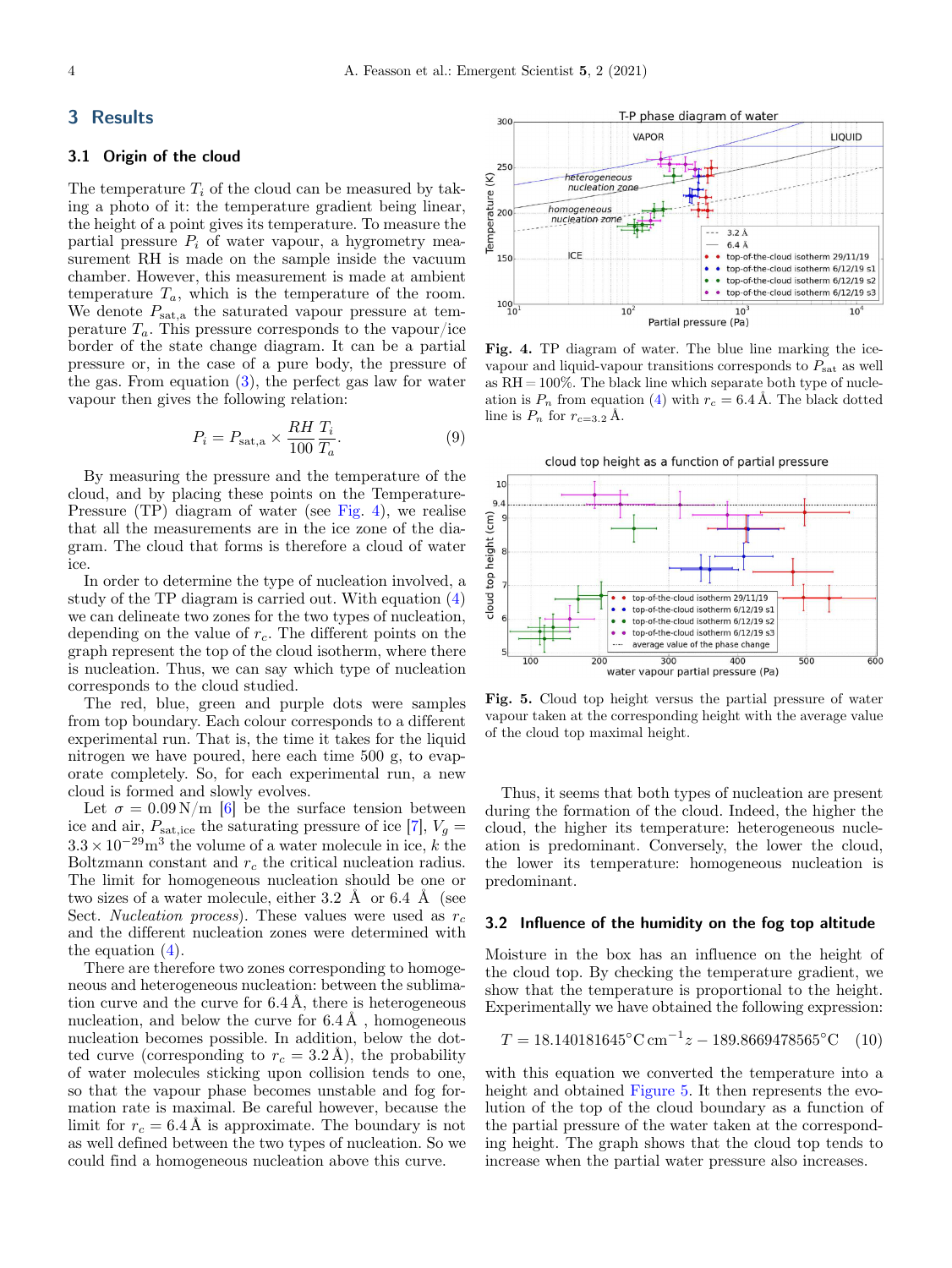But this tendency has a limit: the purple dots seem to reach a maximum height. If we look at [Figure 4,](#page-3-0) the purple dots are very close to the limit of phase change. In fact, one of them is on this limit. This explains the maximum height reached by the top of the cloud. An average value of this limit has been calculated and, in our configuration with a  $30^{\circ}$ C plate at 11 cm from the nitrogen bath, we have shown experimentally that the maximum height is around 9.4 cm. The top of the cloud cannot cross this limit of phase change because nucleation could not take place, so the cloud could not form. Thus it is the maximum height that the cloud top can reach.

#### **3.3 Importance of humidity**



<span id="page-4-0"></span>**Fig. 6.** Thickness of the cloud over time.

The partial water pressure also affects the thickness of the cloud. By setting the temperature of the plate at  $T = 30$  °C, and by cutting off the supply of humid air (ergo by stopping the maintenance of constant humidity), we observe that the thickness of the cloud decreases over time (see [Fig.](#page-0-1) [6\)](#page-4-0). On the contrary, if the air supply is kept humid, the cloud remains unchanged until the nitrogen has completely evaporated. This shows that we do not observe a simple phase equilibrium between vapour and fog, but a dynamic process with a net water flux from vapour to fog.

The thickness and transparency of the clouds depend on the amount of water in the air, we see that the two types of cloud (in band and extended) are linked. In fact, they only differ in the amount of water vapour: an extended cloud for high humidity and a banded cloud for low humidity. This highlights that there is a critical humidity from which the cloud switches from one shape to another.

# **3.4 Sources of error**

The experiment was quite difficult to carry out, so there are many sources of error. When we checked the temperature gradient, there were errors due to the device and due to the position of the thermal probe because it was difficult for the experimenter to leave the probe stationary during the time of the reading, but the latter was not very quantifiable. For the pressure measurement, the errors came from the hygrometer, the thermal probe, the diameter of the needle with which we took the air in the box and the reading of the height of the needle in the box. There is also a systematic error in the measured pressure. It is slightly higher than the actual pressure due to the vaporisation of the ice crystals from the cloud which could be taken with the air sample, once at room temperature. Finally, the error in measuring the temperature at which the sample is taken from the box was also due to the diameter of the needle and the accuracy of the previous temperature gradient.

# **4 Discussion**

#### **4.1 Formation of the lower boundary**

For the formation of the lower boundary, we propose the following explanation. When there is a lot of humidity within the box, the drops that form are large enough to counteract the evaporation flow of nitrogen. The weight of the drops allows them to fall into the liquid nitrogen bath. So we have an extended cloud. But as the humidity decreases, the drops become smaller and smaller because there is less and less water to form the drops. There comes a humidity, called critical humidity, where the weight of the drop can no longer counteract the flow of gaseous nitrogen. When it happens the lower boundary appears (see [Fig.](#page-0-1)  $7$ ).

We can calculate in our case the approximate size of the drop when this happens. In our box, 500 g of liquid nitrogen takes 25 min to evaporate completely. This corresponds to  $n = 10$  mmol of nitrogen gas leaving the liquid every second. With the perfect gas equation, we can find out what volume this corresponds to:

$$
V = \frac{nRT}{P} \tag{11}
$$

with  $T$  the boiling temperature of nitrogen,  $P$  is the atmospheric pressure and  $R$  is the perfect gas constant. We find  $\overline{V} = 60 \text{ cm}^3$  of nitrogen evaporating every second. The surface area of our bath is  $0.06 \,\mathrm{m}^2$ . Neglecting the fact that the interface of liquid nitrogen decreases with time, the ascending speed of gaseous nitrogen at the bath's surface is  $U = 1$  mm s<sup>-1</sup>. Now we can equalise the weight of the drop and its viscous friction in the air [\[8\]](#page-6-7) to determine its sedimentation speed:

$$
\frac{4}{3}\pi r^3 \rho g = 6\pi \eta r V_{\rm drop} \tag{12}
$$

The boundary appears when the drop's falling speed is equal to the evaporation speed of the nitrogen gas:

<span id="page-4-1"></span>
$$
r^2 = \frac{9}{2} \frac{\eta}{\rho g} U \tag{13}
$$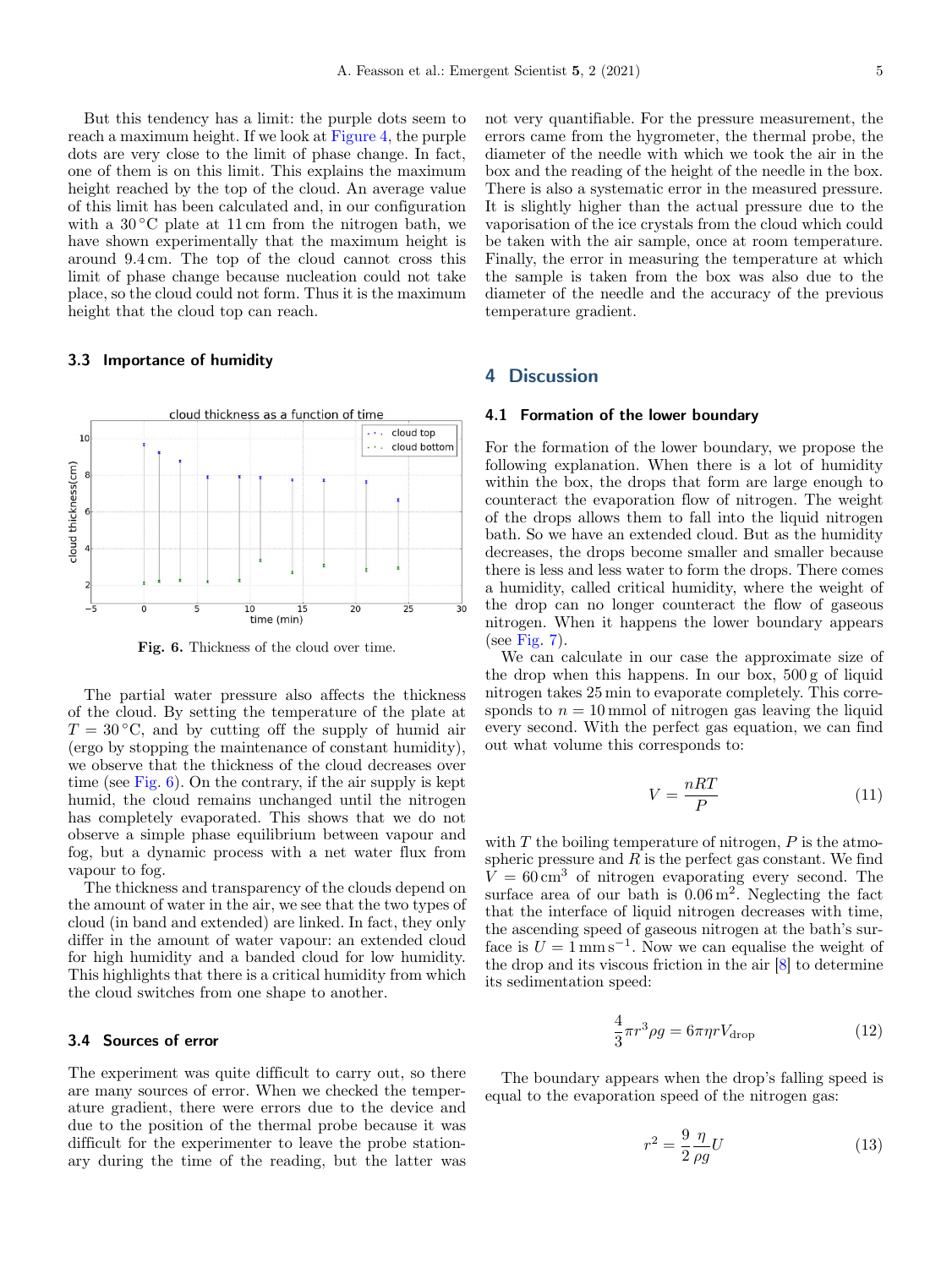

<span id="page-5-0"></span>**Fig. 7.** scheme showing the formation of the lower boundary.

with  $\rho = 10^3 \text{ kg/m}^3$  the density of the ice (neglecting air density),  $\eta = 10^{-5}$  Pas assuming that the viscosity does not vary too much with temperature and  $q = 9.81 \text{ m s}^{-2}$ the gravitational acceleration. We find that the radius of appearance of a banded fog whose lower limit borders on liquid nitrogen is about  $2 \mu m$ . If the relative humidity decreases so that the radius of the crystal becomes less than 2 µm, two complementary phenomena could occur. Firstly, as the nitrogen gas rises, its velocity decreases because part of the nitrogen flow leaks through the slit we have made for light. As the upward velocity of nitrogen decreases with height, equation [\(13\)](#page-4-1) shows that the radius needed to reach equilibrium also decreases. Therefore, the less moisture in the box, the higher the lower limit of the cloud should be. Secondly, if an ice crystal falls into the nitrogen despite everything, as it is a dry atmosphere, the crystal should sublimate very quickly, the smaller the radius.

#### **4.2 Further study**

After several months of studying this phenomenon, there is still a lot of work to be done to hope to fully understand it. Some leads can be explored:

- Checking more quantitatively whether the height of the cloud follows the equation [\(8\)](#page-2-4) for both heterogeneous and homogeneous nucleation. For this, our experimental setup will have to be improved to allow an easier measurement of the partial pressure. And thus with enough experimental points, the verification will be done by plotting the theoretical equation on the experimental data.
- Determining a model between the nitrogen flux and the lower boundary of the cloud. This will require hydrodynamic models of the diverging nitrogen flow. These models will have to take into account the effect of gravity and buoyancy.
- Determining a model of the influence of a non-linear temperature gradient, nitrogen flow and large scale convection to see if other cloud shapes and type can be obtained.
- Determine the effects that added turbulence would have on the cloud. This could be done with the supply of humid air. For example, with this system,

we could model the effect of wind on the cloud by changing the arrival speed of the moist air.

# **5 Dead end**

#### **5.1 Ice**

We firstly used a single window for observation but it was quickly obstructed by frost formation. We have therefore replaced it by a double glazing in order to provide thermal insulation for the window. The two plexiglass panes were separated by a circulation of pressurized dry air. Second, the end of the pipe transferring the humid air was often obstructed because of the very cold atmosphere in the box; the water vapour froze in it and blocked the supply of humid air. We used a hair dryer to defrost the extremity of the pipe whenever necessary. Without forgetting that the holes made in the box could be a possible source of heat loss.

#### **5.2 Partial pressure measurement**

The hygrometer used could not measure relative humidity below  $-20$  °C, whereas the majority of our measurements would be below this temperature.

To measure the relative humidity at the desired height, it was therefore necessary to take the measurement outside the box. To this end, we first used a syringe in which we placed the hygrometer. We pierced the back wall of the box with the needle of this syringe at the required height to take the sample. The air was consequently collected into the syringe so as to measure its moisture content at ambient temperature. With this process, leaks occurred. We tried then to plug the leaks by putting a cellophane paper around both the syringe and the hygrometer to avoid and prevent leakages, but the problem persisted. Hence, we replaced this system by the vacuum pump (see The experimental setup ), which we finally used the same way we used the syringe. Since this process was successful, we used it throughout all the experiments to measure relative humidity.

# **6 Conclusion**

After confirming that water vapour plays a crucial role in the formation of the cloud, we have shown that it governs both the height and the thickness of the cloud. The cloud would a priori result from two types of nucleation, depending on the pressure and temperature conditions at the time of formation. Our models and experiments show that the cloud is regulated in height by thermodynamic and hydrodynamic phenomena. Indeed, the high border of the cloud is limited by the phase transition boundary of water and results from nucleation conditions, while the lower border results presumably from a dynamic balance between the weight of the ice particles and the slowing upward flow of nitrogen.

The inverted temperature gradient and nitrogen flux imply a totally different explanation of the lower limit of